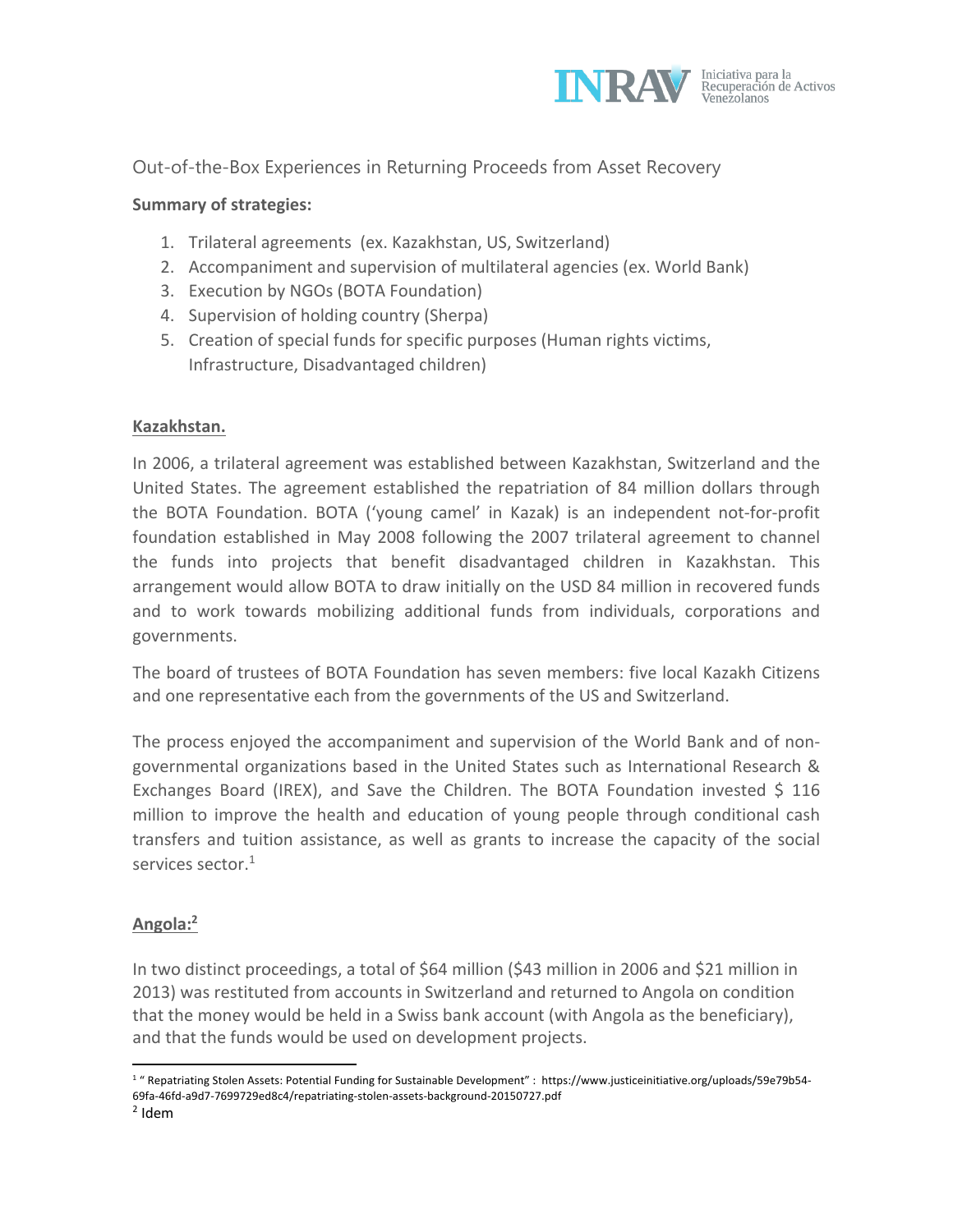

Both returns established that the Swiss Agency for Development Cooperation would administer the funds.

## **Perú3**

In the second term of the then president of Perú, Alberto Fujimori, there were a series of irregularities in the purchase of military weapons, which led to a loss that some have estimated in billions of dollars. The funds were traced in various jurisdictions, including the Cayman Islands, Luxembourg, Switzerland and the United States. Finally, more than 250 million dollars were recovered from Switzerland and the United States, as well as from local banks in Peru. The Andean country successfully recovered funds using the following strategies:

a. **Spontaneous cooperation**. According to this mechanism, which was new at that time, Switzerland was able to voluntarily and unilaterally share the financial information obtained in the money laundering investigation.

b. **Effective collaboration**: in force in Peru since 2000 and allows the Public Ministry to grant certain benefits to a person who has committed a crime when the latter provides pertinent information that contributes substantially to the advancement of the investigation.

c. **Negotiated justice**: Waivers are transfer orders issued by the account holders addressed to the financial entities that hold them. In them, the owner and / or economic beneficiary of the accounts renounces their economic rights in favor of the State.

d. **Early restitution**: Swiss law allows the early restitution of assets, that is, without a final and enforceable sentence of confiscation in the victim State - when the illicit nature of the assets deposited in Switzerland is manifest

Peru approved in 2006 the LAW OF THE SPECIAL FUND FOR THE ADMINISTRATION OF MONEY ILLICITLY OBTAINED AT THE DEFEAT OF THE FEDADOI STATE, which was used, among other things, for the ¨Payment of reparations to victims of human rights violations

#### **Nigeria:4**

The Department of Justice has transferred \$311,797,876.11 to the government of the Federal Republic of Nigeria in accordance with a trilateral agreement among the governments of the United States, Nigeria and the Bailiwick of Jersey (Jersey) to repatriate

<sup>&</sup>lt;sup>3</sup> La recuperación de activos en Perú. Oscar Solorzano https://archivos.juridicas.unam.mx/www/bjv/libros/11/5096/11.pdf <sup>4</sup> U.S. Repatriates over \$311.7 Million in Assets to the Nigerian People that were Stolen by Former Nigerian Dictator and His Associates https://www.justice.gov/opa/pr/us-repatriates-over-3117-million-assets-nigerian-people-were-stolen-former-nigerian-dictator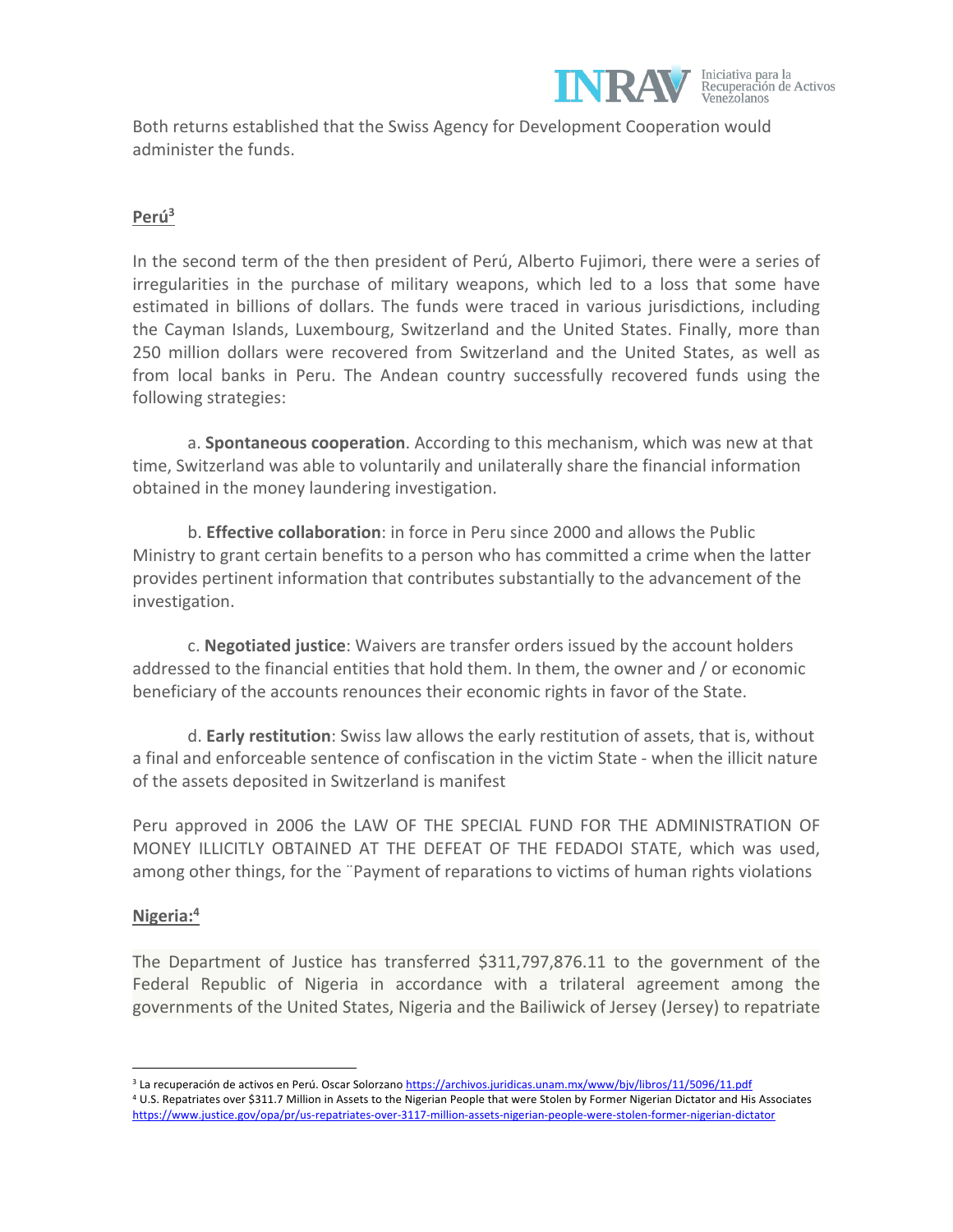

assets the United States forfeited that were traceable to the kleptocracy of former Nigerian dictator Sani Abacha and his co-conspirators. <sup>5</sup>

The agreement provides for the return to Nigeria of approximately  $$308$  million after court proceedings in the United States and Jersey.

The agreement also states that the recovered assets will be paid to the Nigerian Sovereign Investment Authority ('NSIA') and will be used by the NSIA as partial financing for infrastructure projects such as bridges, roads and highways.

# Lessons from Unsuccessful cases

### **SHERPA, REP. CONGO, Equatorial Guinea and Gabon6**

Sherpa, one of the first NGOs to deal with illicit financial flows and litigation against officials in their own countries, together with the French organization Survie and the Federation of the Congolese Diaspora, presented in 2007 a case before the Prosecutor in Paris against families rulers of Congo-Brazzaville, Equatorial Guinea and Gabon, claiming that their considerable fortune, whether in real estate assets or bank accounts, could not have accrued solely from their salaries and public fees. The main charge in the case is "concealment of misappropriation of public funds", which is a crime under French law if there are assets on French soil that have been illegally acquired.

In order to overcome the Public Ministry's reluctance to open an investigation, Transparency International (TI) France and a Gabonese citizen filed a civil lawsuit in 2008 as part of the criminal process, with the legal support of SHERPA. The French Court de Cassation finally ruled in 2010 that TI France's civil suit could continue, and a judicial investigation was launched.

In February 2020, the Paris Court of Appeals confirmed the 3-year conditional prison sentence against Teodoro Obiang J and the confiscation of all property on French territory, with an estimated value of 150 million euros. However, the sums resulting from the confiscations will go to the general budget of the French State, as France does not have a law to return assets to dispossessed populations

#### **Venezuela/ Antonini Wilson**

In 2008, Argentine authorities detained a Venezuelan-American citizen at an airport with \$ 800,000 in cash from Venezuela. The Argentine State managed to confiscate the assets,

<sup>5</sup> https://www.justice.gov/opa/pr/us-repatriates-over-3117-million-assets-nigerian-people-were-stolenformer-nigerian-dictator

<sup>&</sup>lt;sup>6</sup> Guide to the Role of Civil Society Organizations in Asset Recovery (p13) Global Witness welcomes historic ruling against Teodorin Obiang